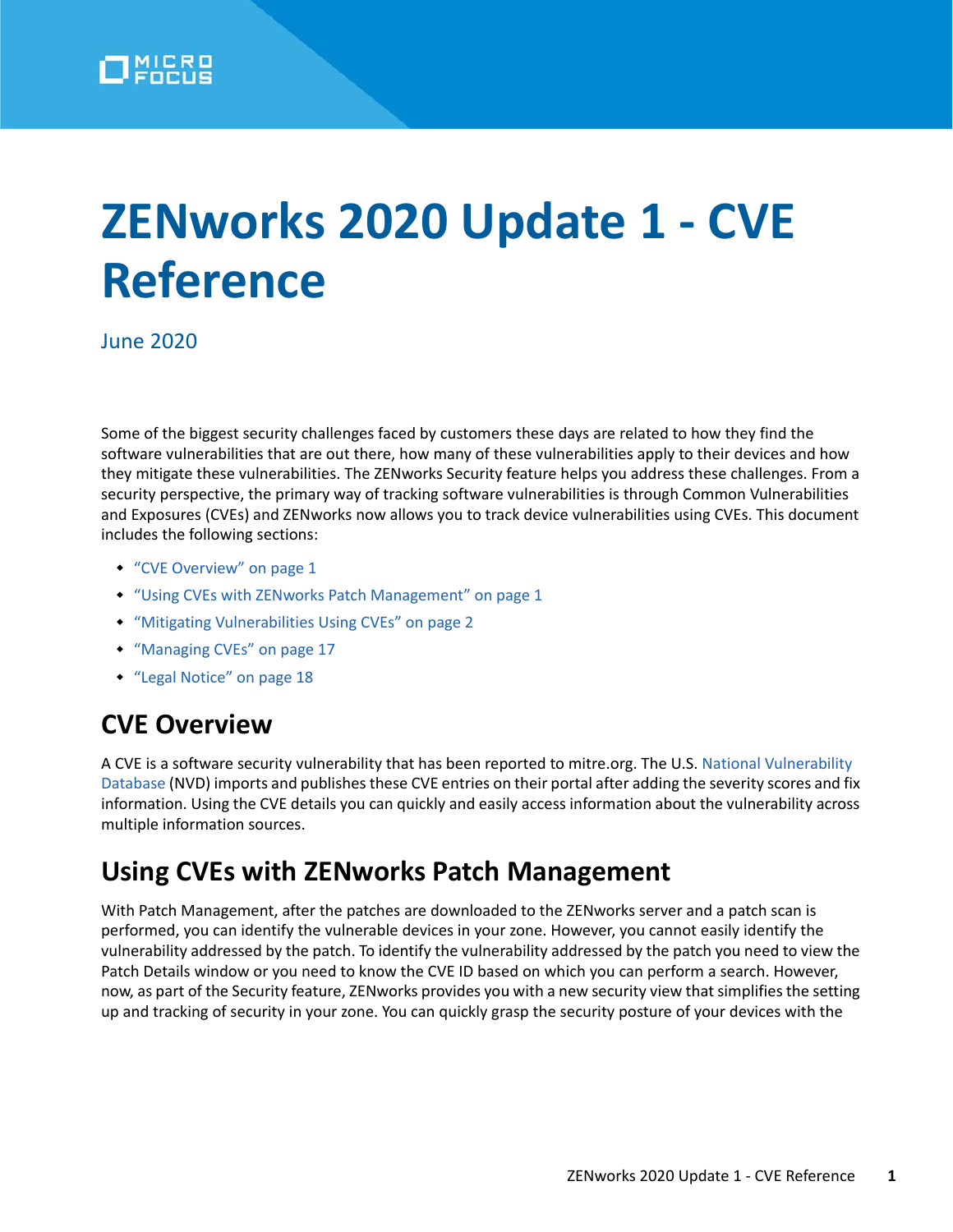vulnerability based view and approach to remediation. You can identify patches based on the CVE information and then remediate the vulnerable devices by applying the relevant patch remediation policy or bundle. The process by which ZENworks identifies these vulnerabilities is as follows:



- **1** Create and run a CVE subscription to import data from the NVD repository.
- **2** Create and run a Patch subscription to import data from the Patch Content repository.

After the CVE and Patch subscriptions are run, CVEs and Patches are imported to the configured ZENworks Server.

**3** ZENworks maps the patches to the CVEs, based on the CVE ID associated with the patch signature.

When a patch scan is performed on devices as part of the device refresh, the vulnerable devices are identified. Users can also configure the patch scan schedule or they can manually run the initiate patch scan quick task based on their requirement.

**4** The applicable patches are then deployed on the vulnerable devices, either through patch policies or through remediation bundles.

After all the CVE's patches are installed on the device, the device is no longer vulnerable.

# <span id="page-1-0"></span>**Mitigating Vulnerabilities Using CVEs**

Using the Common Vulnerabilities and Exposures (CVE) data you can monitor devices in your zone for known software security vulnerabilities. To access CVEs, you need to first create a CVE subscription to sync ZENworks with the National Vulnerability Database. After the subscription is created, CVE data can be downloaded to a ZENworks Server based on the configured schedule. You also need to ensure that a Patch subscription is created and the latest patch content that is applicable to devices in your zone is downloaded from the patch repository. ZENworks maps the CVE content with the patches and then based on the patch scan, the vulnerable devices are identified. Using the Security dashlets you can get a better view of the security status of devices in the zone. After the vulnerable devices are identified, you can create the required Remediation bundles or patch policies to assign the patches to the devices.

**IMPORTANT:** If you have more than ten thousand devices in the zone, using the CVE feature will result in a significant amount of data getting stored in the database. Hence, for such scenarios, it is mandatory to install the Vertica database, before using the CVE feature.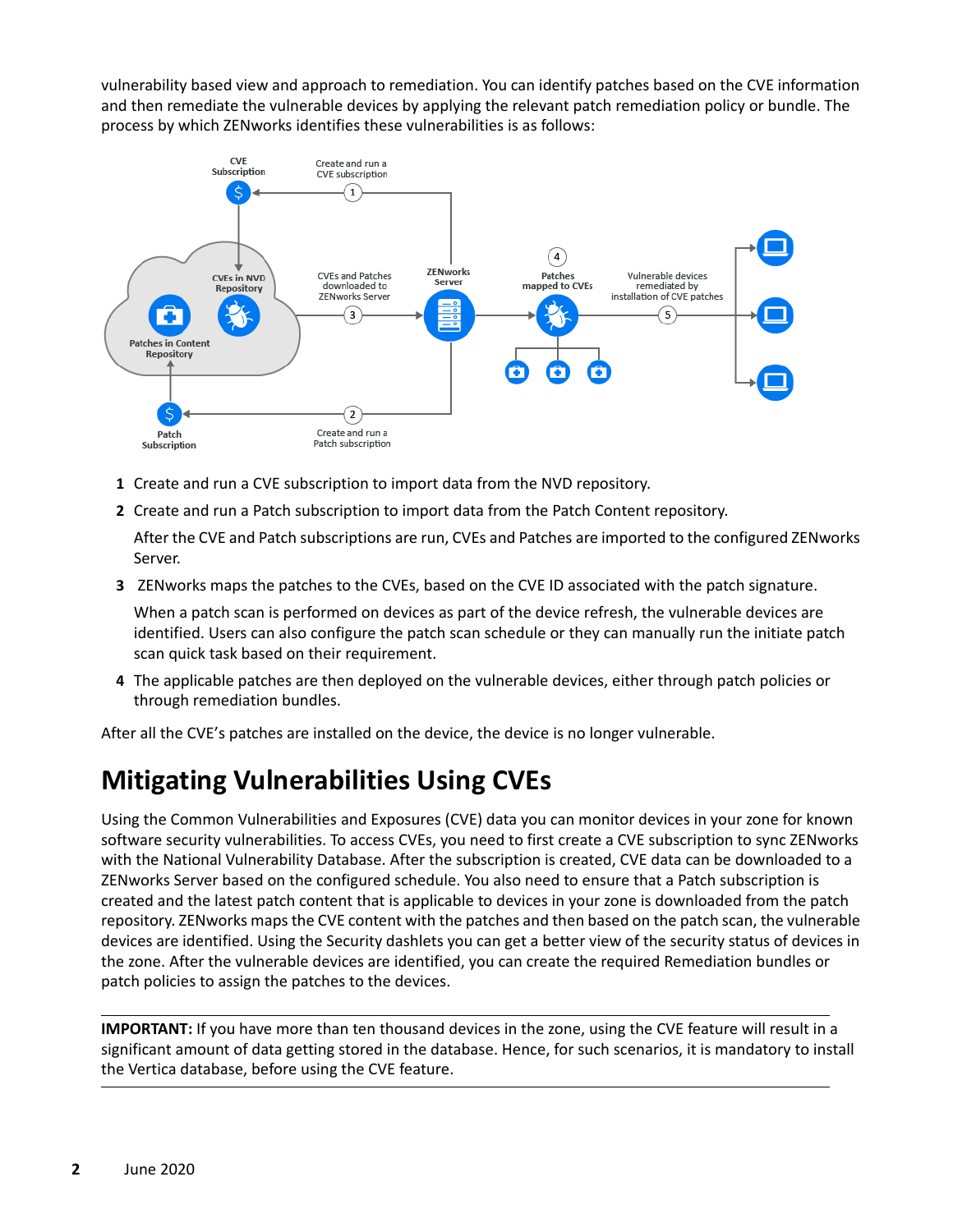Using the information in this section, you can perform the following tasks:

- ["Create the CVE Subscription" on page 3](#page-2-0)
- ["Configure the CVE Subscription" on page 4](#page-3-0)
- ["Configuring the Proxy Settings for the CVE Subscription" on page 5](#page-4-0)
- ["Create a Patch Subscription" on page 5](#page-4-1)
- ["Perform a Patch Scan" on page 6](#page-5-0)
- ["Determine Vulnerabilities and Deploy Remediations" on page 6](#page-5-1)

### <span id="page-2-0"></span>**Create the CVE Subscription**

To enable ZENworks to import CVE data from the National Vulnerability Database (NVD), you need to first create a CVE subscription.

To create the CVE Subscription:

- **1** Log into ZENworks Control Center and click **Subscribe and Share**.
- **2** In the Subscriptions list, click **New** > **Subscription**.
- **3** In the Select Subscription Type page, select the CVE Subscription and then click **Next**.
- **4** In the Define Details page, specify the following details:
	- **Subscription Name:** A unique name for the subscription.
	- **Folder:** Type the name of the folder or browse to the folder in which this subscription will be created. By default, the subscription will be created in the /Subscriptions folder.
	- **Description:** A short description for the subscription. This description is displayed in the subscription's Summary page.
- **5** Click **Next**.
- **6** In the Select CVE Subscription Server page, browse to select the Primary Server on which the CVE Subscription service will run. CVE data from the NVD repository will be downloaded onto this server.
- **7** Select the frequency at which the CVE data should be downloaded from the NVD repository. By default the CVE data is downloaded Daily at 23:00 hours (11 p.m).

The CVE subscription should be run before the Patch subscription for the Patch subscription to perform the CVE-Patch mapping. If the CVE subscription is run after the Patch subscription, the mapping will not happen until the next Patch subscription, which could be the next day.

- **8** Click **Next** to display the Summary page.
- **9** Review the information and if changes are required, you can make them by using the **Back** button.
- **10** (Conditional) **Select the Define Additional Properties** check box to display the subscription's Summary page after the wizard completes.

You can use the various tabs on the Summary page to edit the subscription information.

- **11** (Conditional) Select the **Run Subscription Now** check box to run the subscription service as soon as the subscription is created. You can also run the subscription at a later time by navigating to the **Subscribe and Share** page and clicking the CVE subscription.
- **12** Click **Finish** to create the subscription.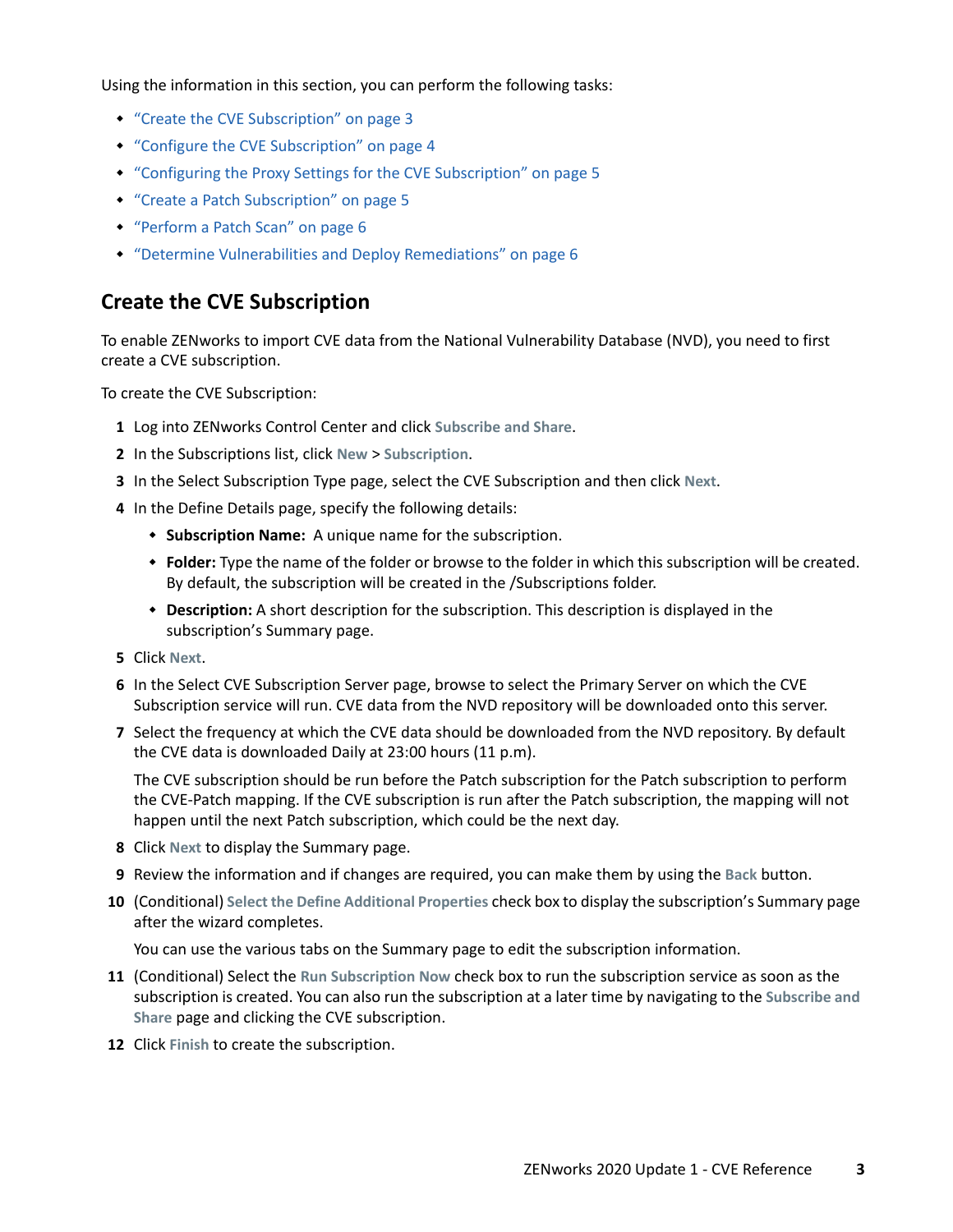## <span id="page-3-0"></span>**Configure the CVE Subscription**

While creating the CVE subscription, if you did not select the option to start the subscription service as soon as the CVE subscription is completed, you can start the subscription and also make changes to it by selecting the CVE subscription object.

- **1** In ZCC, click **Subscribe and Share** in the left pane.
- **2** In the Subscriptions page, click the CVE Subscription object. The CVE Subscription details are displayed:

The General panel displays the following information:

- Name: Displays the name of the subscription.
- Type: Displays the type of subscription.
- Created By: Displays the name of the user who created the subscription.
- GUID: Displays the subscription's GUID (global unique identifier), a randomly generated string that provides a unique identifier for the subscription.
- Description: Displays a description of the subscription if it was provided when the subscription was created. The description appears only in ZENworks Control Center. Click Edit to change the description.
- Enabled: Displays whether the subscription is enabled or not.
- \* Subscription Logs: Displays messages associated with the last run of the subscription. Click the View Log link to view the subscription logs.

The Subscription panel provides a summary of the CVE subscription. You can view the following details:

 CVE Feed: The URL of the NVD repository from where the CVE feeds are imported. You can click the Edit link to change the URL.

**IMPORTANT:** DO NOT change the URL, unless instructed by Micro Focus Customer Support.

- CVE Subscription Server: The server that syncs with the NVD repository, downloads CVE data and stores it in the ZENworks database.
- Last Replication: The day and time at which the Subscription server last synced with the NVD repository. You can select the relevant options to:
	- **\*** Run Now: Syncs immediately without waiting for the schedule. When the sync is done for the first time, a full run is performed to download all the CVE data. However, if the last run was performed less than 8 days ago, only the changes since the last run will be downloaded.
	- Import Manually: Download the data from the NVD repository in the JSON file format and then upload the JSON zip file to the server. It is not necessary for you to perform this step, unless there is an issue with the subscription service. To manually upload the file, you need to navigate to https://nvd.nist.gov/vuln/data-feeds and select the zip file against the year for which you want to download the data. You can also select the zip file against the **CVE-Modified** feed name to download just the modified CVE data.
	- Full Run: If no CVE data is downloaded or if the last run was performed more than 8 days ago, then use this feature to download all the data from the NVD repository.
- Status: Indicates the status of the last sync with the NVD repository.
- Schedule Interval: The interval at which the sync is performed with the NVD server. You can either perform the sync at a particular time, every day (daily) or you can perform the sync at an hourly interval.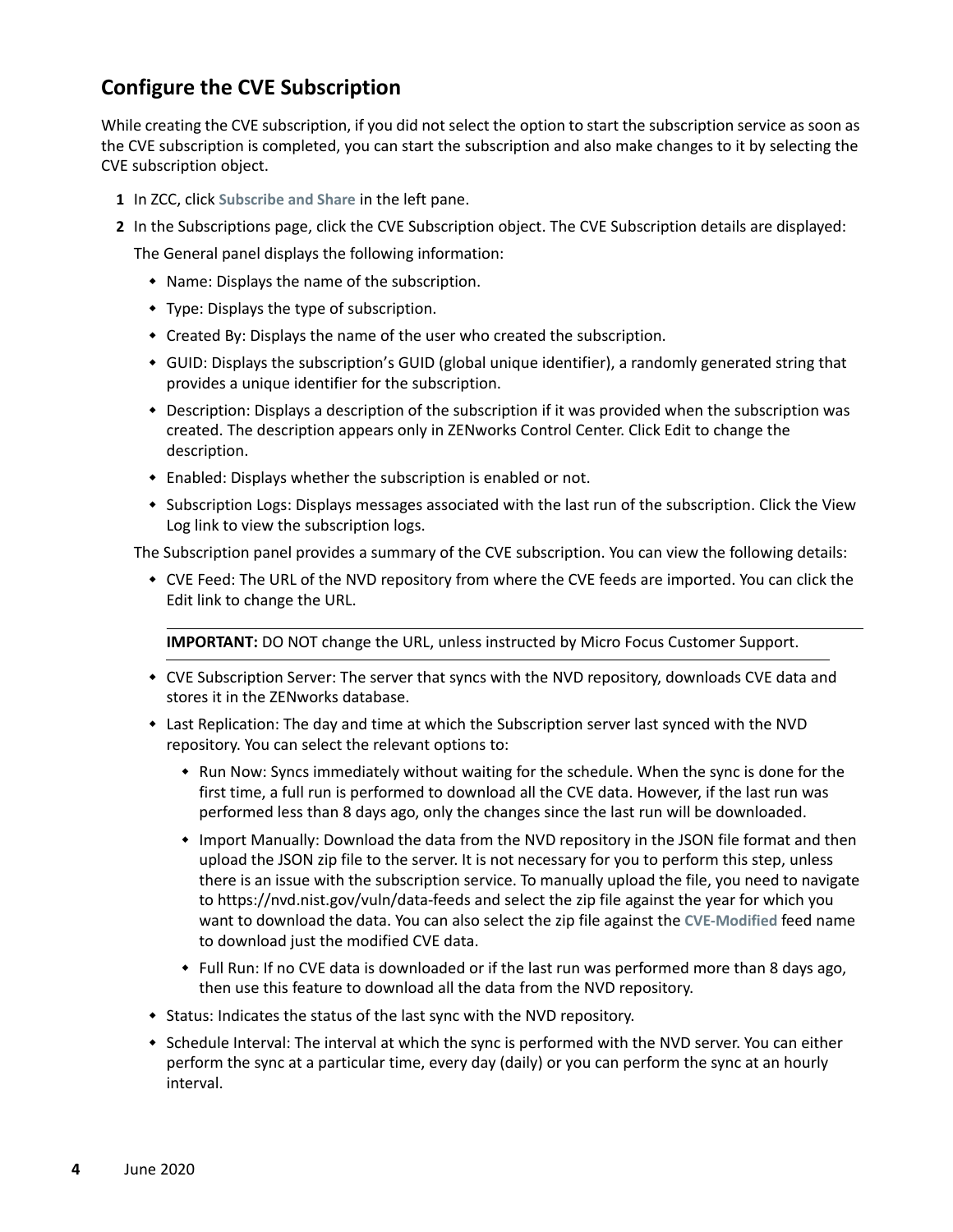**NOTE:** You can manage the CVE data by configuring the CVE cleanup schedule. For more information, see ["Managing CVEs" on page 17](#page-16-0).

### <span id="page-4-0"></span>**Configuring the Proxy Settings for the CVE Subscription**

You can configure the CVE Subscription proxy settings to download CVE data from the NVD repository through a proxy server.

To configure the HTTP Proxy settings for the CVE Subscription, perform the following steps:

1. On the Primary Server on which the CVE Subscription is configured to run, navigate to the lpmserver.properties file.

The lpm-server.properties file is available in the following location:

- On Linux: /etc/opt/novell/zenworks/
- $\bullet$  On Windows: \%ZENWORKS HOME%\conf

An example of the content within the  $1pm$ -server.properties file is displayed below:

```
Debug=false
TTL=24subscription-proxyaddress=
subscription-proxyport=
subscription-proxyuser=
subscription-proxypassword=
subscription-useNTLM=false
```
- 2. Modify and save the file with the following subscription proxy details:
	- Set the value of subscription-proxyaddress to the IP address of the proxy server.
	- Set the value of subscription-proxyport to the port number of the proxy server.
	- (Conditional) If the proxy is authentication-based, set the value of subscription-proxyuser to the name of the proxy user.
	- (Conditional) If the proxy is authentication-based, set the value of subscription-proxypassword to the password associated with the proxy user name.

It is recommended to use the zman srpp command to specify an obfuscated password instead of specifying the raw password.

- (Conditional) If the proxy server uses an NTLM realm, set the value of subscription-useNTLM to true. By default, the value is false.
- 3. Restart the ZENworks services and then run the CVE subscription by navigating to the **Subscribe and Share** page.

### <span id="page-4-1"></span>**Create a Patch Subscription**

For the CVEs to get mapped with the patches, you need to ensure that you create a Patch subscription using which patch content is download to ZENworks from the Patch repository and you also need to ensure that the Patch subscription is run after the CVE subscription is run. For information on the Patch subscription, see the [Viewing and Configuring the Subscription Service](https://www.novell.com/documentation/zenworks-2020-update-2/pdfdoc/zen_pm_administration/zen_pm_administration.pdf#bfrqu5c) section in the *ZENworks Patch Management Reference*.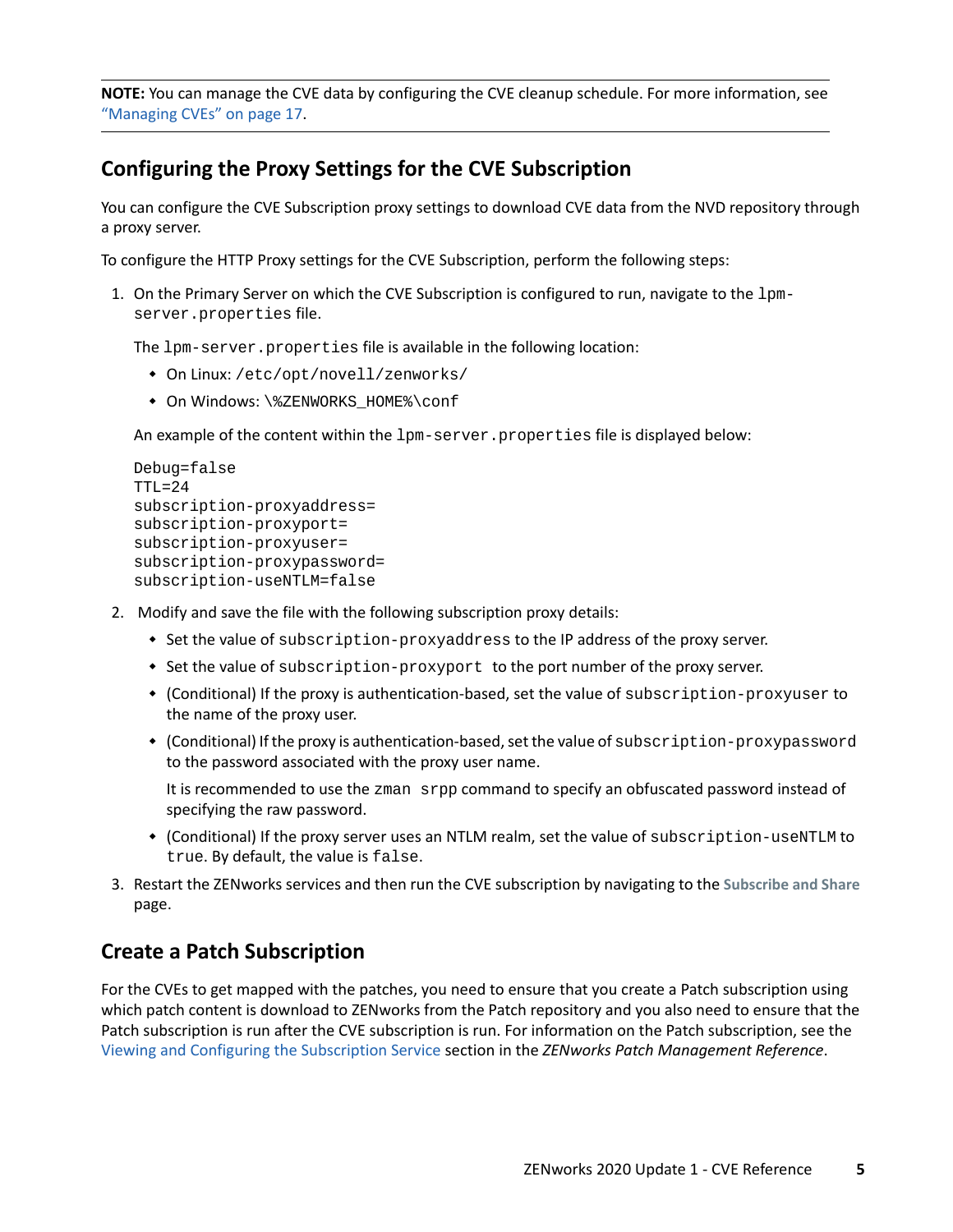### <span id="page-5-0"></span>**Perform a Patch Scan**

After the CVEs and Patches are mapped, a ZENworks a patch scan should be performed to track the vulnerabilities in your zone. The patch scan is performed at the time of device refresh. However you can manually schedule the patch scan for a device by performing the Initiate patch scan quick task or by changing the patch scan schedule. For information on configuring the patch scan, see the [Configuring the Schedule for](https://www.novell.com/documentation/zenworks-2020-update-2/pdfdoc/zen_pm_administration/zen_pm_administration.pdf#btywtqj)  [Vulnerability Detections](https://www.novell.com/documentation/zenworks-2020-update-2/pdfdoc/zen_pm_administration/zen_pm_administration.pdf#btywtqj) section, and for information on initiating a patch scan for a device, see the [Initiating a](https://www.novell.com/documentation/zenworks-2020-update-2/pdfdoc/zen_pm_administration/zen_pm_administration.pdf#t4ac4ann31np)  [Patch Scan](https://www.novell.com/documentation/zenworks-2020-update-2/pdfdoc/zen_pm_administration/zen_pm_administration.pdf#t4ac4ann31np) section in the *ZENworks Patch Management Reference*.

### <span id="page-5-1"></span>**Determine Vulnerabilities and Deploy Remediations**

After the patch scan is completed, you can identify the devices in the zone that are impacted by the various vulnerabilities by viewing the CVE pages or by using the CVE dashlets. These dashlets provide a graphical and easy-to-comprehend view of the vulnerability status of your zone. After identifying the vulnerable devices you can deploy the remediation.

- ["CVE information Page" on page 6](#page-5-2)
- ["CVE Dashlets" on page 9](#page-8-0)
- ["Determining the Vulnerability Status of Devices" on page 16](#page-15-0)

#### <span id="page-5-2"></span>**CVE information Page**

To view information related to CVEs that impact devices in the zone and also to remediate these vulnerabilities, you can navigate to the CVE Details page.

The CVE Details page can be accessed by clicking the CVE link from a security dashlet, or by clicking the CVE link from the Patch Details page.This page provides detailed information about the selected CVE along with information about the devices that are impacted by the CVE and the patches that need to be applied to address the vulnerability. This page includes the following tabs:

- ["CVE Information" on page 6](#page-5-3)
- ["Exploitable Devices" on page 7](#page-6-0)
- ["Patches" on page 8](#page-7-0)

#### <span id="page-5-3"></span>**CVE Information**

This tab displays all the information related to the selected CVE. This includes:

- CVE Status: The status indicates if the CVE is applicable or not. If there is a patch available for the CVE, then the status is Applicable, if not, the status is Not Applicable.
- CVE ID: The CVE ID as defined in the National Vulnerability Database (NVD). The link when clicked displays the details of the CVE in the NVD website.
- Severity: The severity ranking is displayed based on the score value defined by the Common Vulnerability Scoring System (CVSS) version 2.0 or 3.x standards.

The CVSS v2.0 ratings are:

- $\bullet$  Low: 0.0 -3.9
- $\bullet$  Medium: 4.0 6.9
- High: 7.0 10.0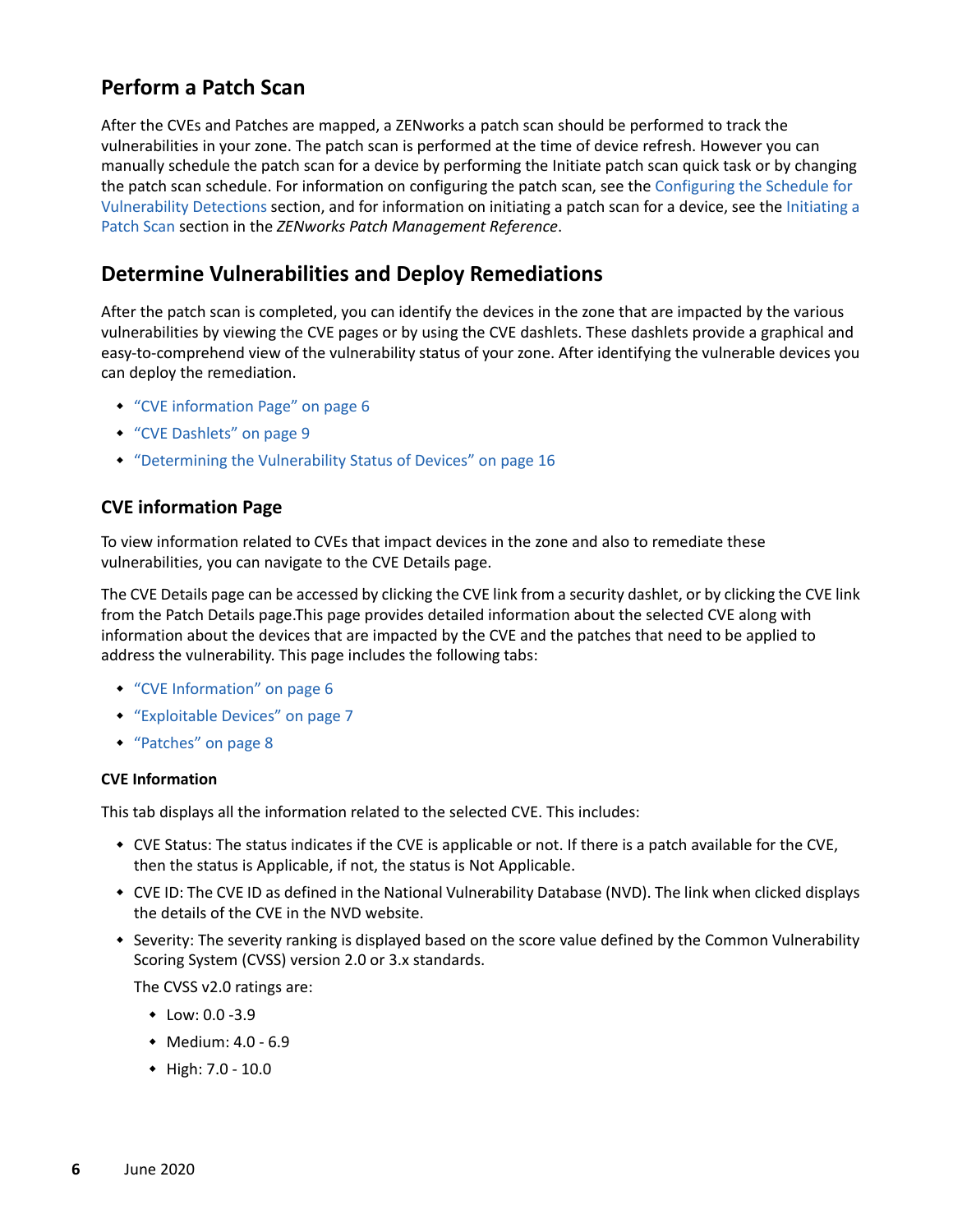The CVSS v3.x ratings are:

- $\bullet$  None: 0.0
- $\bullet$  Low: 0.1 3.9
- $\bullet$  Medium: 4.0 6.9
- $\triangleleft$  High: 7.0 8.9
- Critical: 9.0 10.0

The color of the icon indicates the severity level: Black for Critical, Red for High, Orange for Medium, Yellow for Low and Grey for None.

\* Score: The score value is defined by NVD based on the Common Vulnerability Scoring System (CVSS) version 2.0 or 3x0, which are open standards for assigning vulnerability impacts. If both the versions are applicable for the CVE, then the score that is related to the latest version is displayed.

Hence, a CVE with a CVSS 2.0 score of 10 would have a severity level of High, and be grouped in the High section and color of the dashlet charts, while a CVE with a CVSS 3.x score of 10 would have a Critical severity level and be grouped in the Critical section and color (black).

- $\bullet$  Released Date: The date on which the CVE was published for the public.
- Last Modified Date: The date on which the last modification was made to the CVE.
- CVE Description: A description of the vulnerability as defined in the NVD website.
- Vulnerability Type: The Common Weakness Enumeration (CWE) number. Based on the CWE number you can identify the weakness category for the CVE.
- Vulnerable Software and Versions: Provides information about the product version that includes the vulnerability. The Vendor, Product, and Version details are displayed. You can search for specific vendors within this panel.
- References: Lists the links to related information and also displays the resource type as defined by NVD.

#### <span id="page-6-0"></span>**Exploitable Devices**

This page lists the details of those devices that are impacted by the selected vulnerability. Using this page you can scan for available patches and deploy remediations to the selected devices. You can also export the data to the Comma Separated Value (CSV) format.

**NOTE:** If your zone has a large number of devices, the time taken to compute the effective assignments will be more. Hence, there might be a delay in displaying data in this page. For zones with ten thousand or more devices, it is recommended to have Vertica configured.

This page includes the following information:

- Device Name: The name of the device. When clicked, the device summary page is displayed.
- Type: The type of device. For example, server or workstation.
- Platform: The device operating system.
- Last Patch Scan: Date and time when the last patch scan was performed on the device.
- CVE Patches Not Installed: Number of applicable CVE patches that are not installed on the device. When you click on the number link, the list of CVE patches that are not installed on the device are displayed.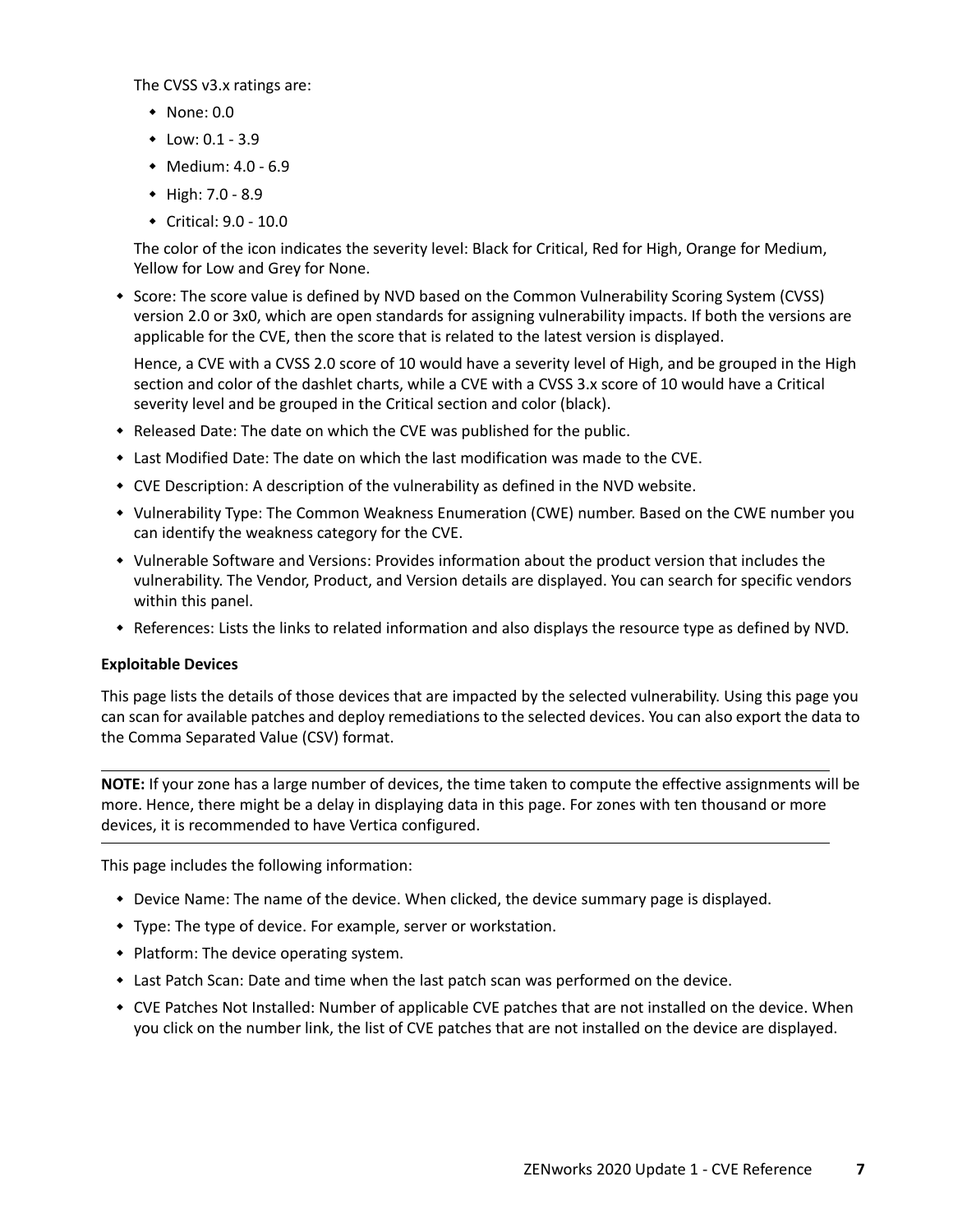- CVE Patches Not Assigned: Number of applicable CVE patches that are not assigned to the device through a Patch Policy or Remediation Deployment. When you click on the number link, the list of CVE patches that are not yet assigned to the device are displayed.
- Remediation Completed: Date on which all the applicable CVE patches were applied on the device and the device was completely remediated.

The following columns are not displayed by default. Click to select and view these additional columns:

- Operating System: Version of the device operating system.
- Folder Path: The location of the folder in which the device is located.
- Status: The status of the device. For example, normal, retired, or lost.
- User: The name of the user who has logged into the device.
- Last Contact: The last time the device contacted the server.
- Department: The department to which the device belongs.
- Site: The location to which the device belongs.

#### **Actions**

In the Exploitable Devices page, you can perform the following actions:

- Deploy Remediation: Select the required devices and then click Deploy Remediation to deploy the patch remediation bundle on the selected devices and remediate the vulnerability. For more information see [Deploying Patches Manually.](https://www.novell.com/documentation/zenworks-2020-update-2/pdfdoc/zen_pm_administration/zen_pm_administration.pdf#b1kysjix) Any required patches that have not already been downloaded (cached) to your zone will be automatically downloaded.
- Scan Now: Select the required devices and then click the Scan Now option to scan for the latest status of all patches applicable to the device. For more information, see [Initiating a Patch Scan](https://www.novell.com/documentation/zenworks-2020-update-2/pdfdoc/zen_pm_administration/zen_pm_administration.pdf#t4ac4ann31np) in the [ZENworks](https://www.novell.com/documentation/zenworks-2020-update-2/pdfdoc/zen_pm_administration/zen_pm_administration.pdf#bookinfo)  [Patch Management Reference](https://www.novell.com/documentation/zenworks-2020-update-2/pdfdoc/zen_pm_administration/zen_pm_administration.pdf#bookinfo).
- Export as CSV: Click the Export as CSV option to export the data of all the exploitable devices to a Comma Separated Value file.
- Search for Devices: Using the search field you can enter the exploitable device's name and filter the device details.
- Refresh Assignments: Click the Refresh button to calculate the effective assignments for the device. The Assignments column is updated with the latest device assignment details.

**NOTE:** If Vertica is configured, the Assignments column might take a while to get updated

 Using the Filter, you can display specific devices by filtering them based on the Device Folders, Device Groups, Device Type, Assignment Status, Remediations Status, Operating System and Platform.

#### <span id="page-7-0"></span>**Patches**

This page lists all the patches that need to be applied to mitigate the vulnerability. This page includes the following information:

- Name: The name of the patch. When you click the link, the Patch details page is displayed.
- Impact: Indicates the impact level. The impact levels include Critical, Recommended, Software Installers and Informational. For more information, see [Patch Impact](https://www.novell.com/documentation/zenworks-2020-update-2/pdfdoc/zen_pm_administration/zen_pm_administration.pdf#b9fxeww) in the *ZENworks Patch Management Reference*.
- Platform: Indicates the platform on which the patch is applicable.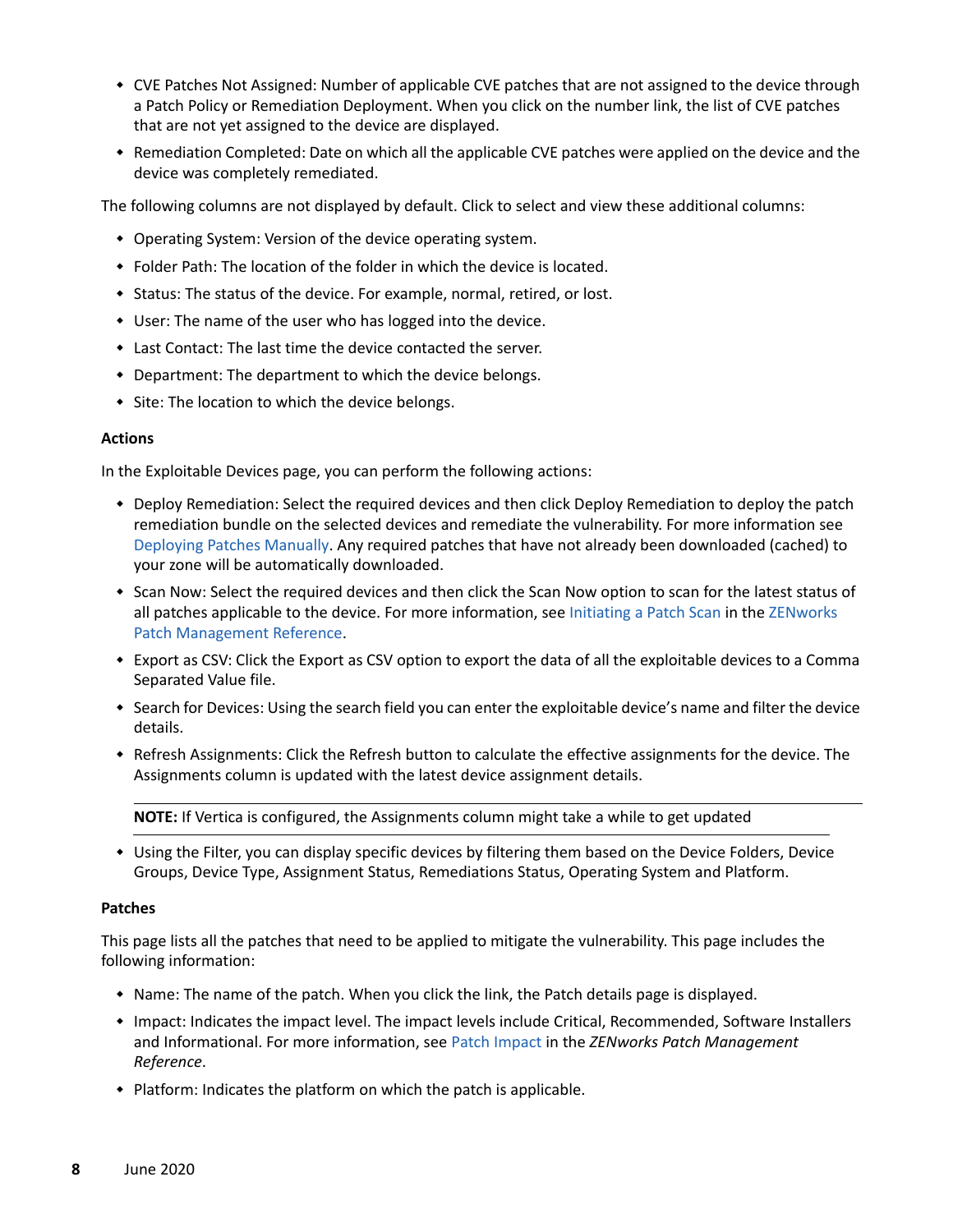- Patched Devices: Indicates the number of devices on which the patch is applied. When you click the number link, the details of the devices are displayed.
- Not Patched. Indicates the number of devices on which the patch is not applied. When you click the number link, the details of the impacted devices are displayed.
- Release Date: The date on which the patch was published by the vendor for the public.

#### **Actions**

Using the Patches page, you can perform the following actions:

- Remediate: Select the check boxes against the patches you want to deploy, and select **Remediate** to open the Deploy Remediation Wizard. For more information, see [Deploying Patches Manually](https://www.novell.com/documentation/zenworks-2020-update-2/pdfdoc/zen_pm_administration/zen_pm_administration.pdf#b1kysjix).
- Download: Select the patch that you want to download and then click **Download**
- Search: Enables you to search for specific patches.
- Filter: Display specific patches by filtering them based on the Platform, Impact, Vendors, Device Status, and Download status. You can also apply the filter to include disabled patches.

#### <span id="page-8-0"></span>**CVE Dashlets**

The CVE dashlets are a part of the Security dashboard. These include the CVE Severity Distribution, Top CVEs and CVE Tracker dashlets. While the CVE Severity Distribution and Top CVEs dashlets are ideal for tracking the overall status of vulnerabilities in your zone, the CVE Tracker dashlet is ideal for focusing on a single vulnerability (CVE), or group of related vulnerabilities.

**NOTE:** The Security Dashlets also include the Patch Tracker dashlet, which is ideal for focusing on a single patch or a group of related patches. For information about the Patch Tracker dashlet, see the [Employing the Security](https://www.novell.com/documentation/zenworks-2020-update-2/pdfdoc/zen_pm_administration/zen_pm_administration.pdf#t46yizmzp6aj)  [and Patch Dashboard](https://www.novell.com/documentation/zenworks-2020-update-2/pdfdoc/zen_pm_administration/zen_pm_administration.pdf#t46yizmzp6aj) section in the *ZENworks Patch Management Reference*

- ["CVE Severity Distribution" on page 9](#page-8-1)
- ["Top CVEs" on page 12](#page-11-0)
- ["CVE Tracker" on page 14](#page-13-0)

#### <span id="page-8-1"></span>**CVE Severity Distribution**

The CVE Severity Distribution dashlet graphically identifies all the CVEs that are applicable to your zone's devices. The CVEs are grouped by severity level, with the dashlet displaying five levels: Critical, High, Medium, Low, and None.

A CVE's level is determined by its National Vulnerability Database (NVD) CVSS rating (score). There are 2.0 and 3.x CVSS rating versions. Version 3.x is the newest system and is used whenever possible to assign the severity level. For older CVEs that have not been scored using version 3.x, the CVSS 2.0 rating is used to assign the severity level.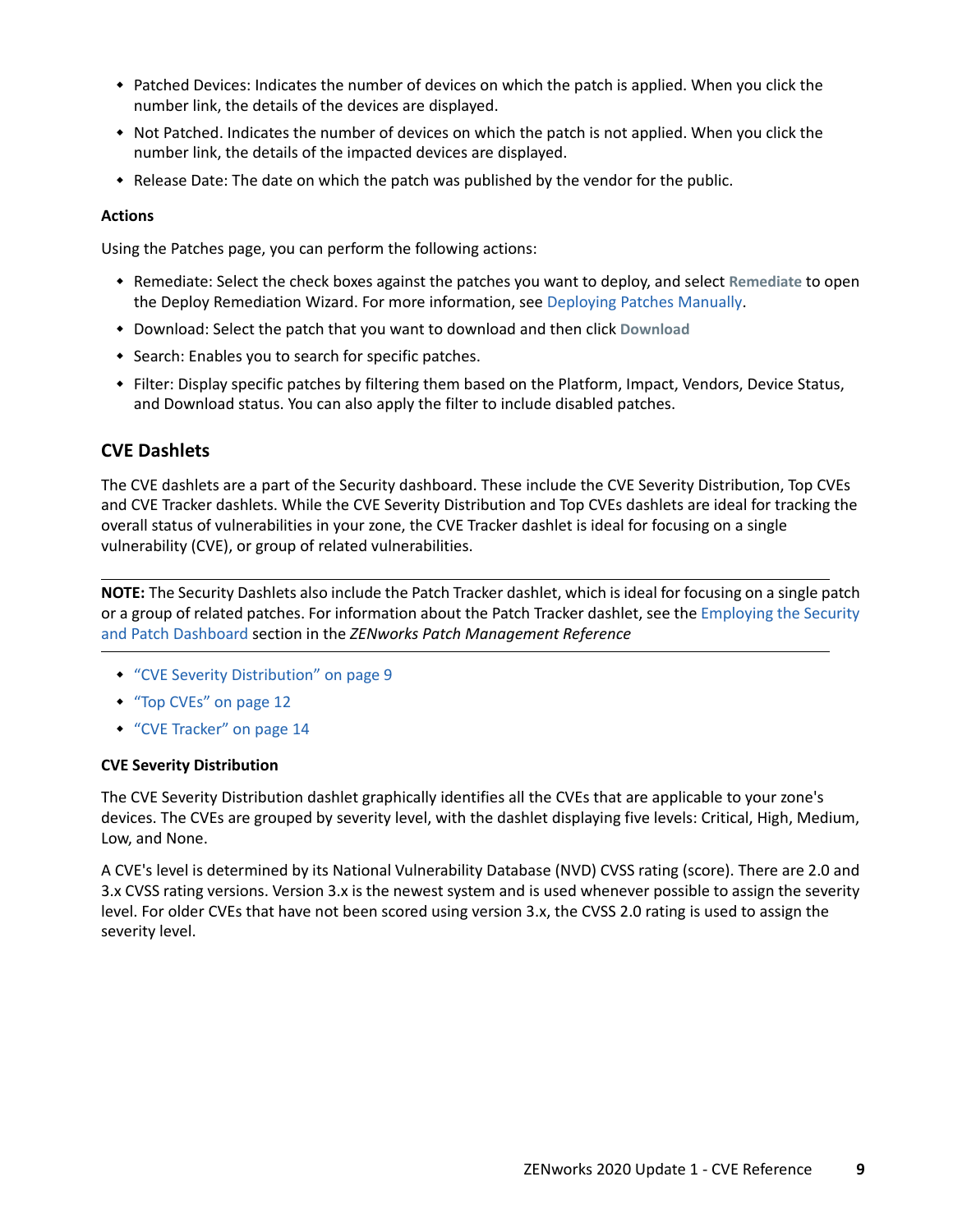| CVSS v2.0 Ratings     |                    | <b>CVSS v3.x Ratings</b> |                    |
|-----------------------|--------------------|--------------------------|--------------------|
| <b>Severity Level</b> | <b>Score Range</b> | <b>Severity Level</b>    | <b>Score Range</b> |
| Low                   | $0.0 - 3.9$        | None                     | 0.0                |
| <b>Medium</b>         | $4.0 - 6.9$        | Low                      | $0.1 - 3.9$        |
| High<br>$7.0 - 10.0$  | Medium             | $4.0 - 6.9$              |                    |
|                       |                    | High                     | $7.0 - 8.9$        |
|                       |                    | Critical                 | $9.0 - 10.0$       |

For example, you could create a **CVE Severity Distribution for Windows Devices** dashlet that only displays CVEs that are applicable to Windows devices. Or, you could create a **CVE Severity Distribution for Accounting** dashlet that only displays the CVEs that are applicable to devices in your ZCC Accounting device folder.

You can customize the dashlet to best fit your needs, and create multiple custom dashlets, if necessary.

**Accessing the dashlet:** In ZCC, click **Security** > **CVE Severity Distribution**.

**Modifying the Displayed Data:** To customize the data displayed in the dashlet, expand and modify the relevant sections in the filter panel. The filter includes the following options:

- **Device Folders:** To select the required device folders. Select **Include Subfolders** to include all folders within the selected folders.
- **Device Groups:** To select the required device groups.
- **Device Type:** To select the required type of devices. The available options are Servers and Workstations.
- **Platforms:** To select the device platforms. The available options are Windows, Linux and Mac.
- **Vendor:** To select a vendor whose CVEs are to be displayed.
- **Vulnerability Status:** To select CVEs with vulnerable devices. By default, CVEs with vulnerable devices are displayed. If required, you can uncheck this option to view both vulnerable and non-vulnerable devices.
- **Severity:** Depending on the criticality of a CVE, CVSS assigns a severity to each CVE. Select the required severity. The available options are Critical, High, Medium, Low and None
- **CVE ID:** To specify the CVE ID. Use the **Contains** and **Does Not Contain** options if you only know a part of the CVE ID. The **Does Not Contain** option excludes result that match the specified text.
- **CVE Summary:** To specify the CVE summary. You can specify only a part of the summary and use the **Contains** and **Does Not Contain** options if you only know a part of the CVE summary. The **Does Not Contain** option excludes results that match the specified text.
- **Display CVE Data:** To select the time period for which you want the CVE data displayed. The options include All and Current. The Current filter displays the most recent CVE information.

If you change this filter, the Vendor filter will be reset to the default option and you need to re-apply the Vendor filter, if required.

**Execute actions from the CVEs panel:** The CVEs panel displays the CVEs that meet the criteria defined in the dashlet filter panel. You can also filter the list by searching for a particular CVE in the search panel.

Following information is displayed in the CVEs panel: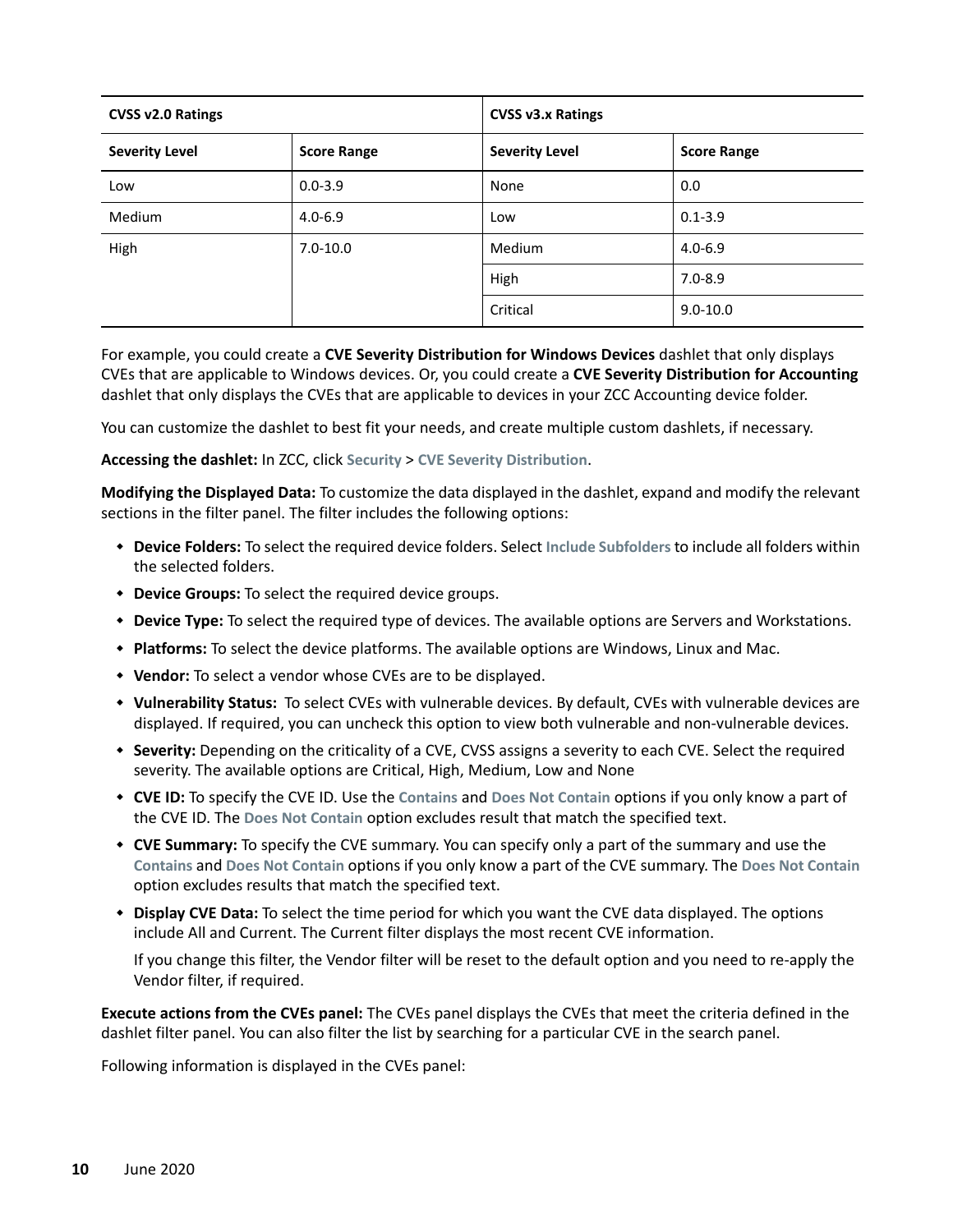| Field               | <b>Description</b>                                                                                 |  |
|---------------------|----------------------------------------------------------------------------------------------------|--|
| <b>CVE ID</b>       | Displays the CVE ID                                                                                |  |
| <b>CVSS Score</b>   | Displays the CVSS Score.                                                                           |  |
|                     | Depending on the CVSS version, the CVSS score is rated as<br>critical, high, medium, low and none. |  |
| <b>CVSS Version</b> | Displays the CSVS version associate with the CVE.                                                  |  |
| Summary             | Displays summary of the CVE.                                                                       |  |
| Platforms           | Displays the platform on which the CVE is applicable.                                              |  |
| Vulnerable          | Displays the number of vulnerable device.                                                          |  |
|                     | Click the number to view the list of vulnerable devices.                                           |  |
| Vendors             | Displays the name of vendors associated with this CVE.                                             |  |
| Released On         | Displays the date on which the CVE was released.                                                   |  |
| Not Vulnerable      | Displays the number of devices that not vulnerable.                                                |  |
|                     | Click the number to view the list of non-vulnerable<br>devices.                                    |  |
| Last Modified       | Displays the date on which the CVE was modified.                                                   |  |

For information about other actions that you can perform in the CVEs panel, see the following table:

*Table 1 CVE Panel*

| Task                       | <b>Description</b>                                                                                                                                                                                                                |
|----------------------------|-----------------------------------------------------------------------------------------------------------------------------------------------------------------------------------------------------------------------------------|
| Deploy Remediation         | Deploys all patches required to remediate the selected<br>vulnerability (CVE) on all vulnerable devices. Any required<br>patches that have not already been downloaded (cached)<br>to your zone will be automatically downloaded. |
|                            | Note that this action deploys the remediation to all<br>vulnerable devices. If you want to target specific devices<br>to remediate rather than all devices, click the CVE and go<br>to its Exploitable Devices page.              |
|                            | For more information, see Deploying Patches Manually in<br>the ZENworks Patch Management Reference.                                                                                                                               |
| Create CVE Tracker Dashlet | To create a CVE Tracker dashlet from the selected CVEs.<br>For more information, see the CVE Tracker dashlet.                                                                                                                     |
|                            | To show or hide a column from the CVEs panel.                                                                                                                                                                                     |
| Search                     | To filter the data displayed in the table by specifying the<br>summary in the search field.                                                                                                                                       |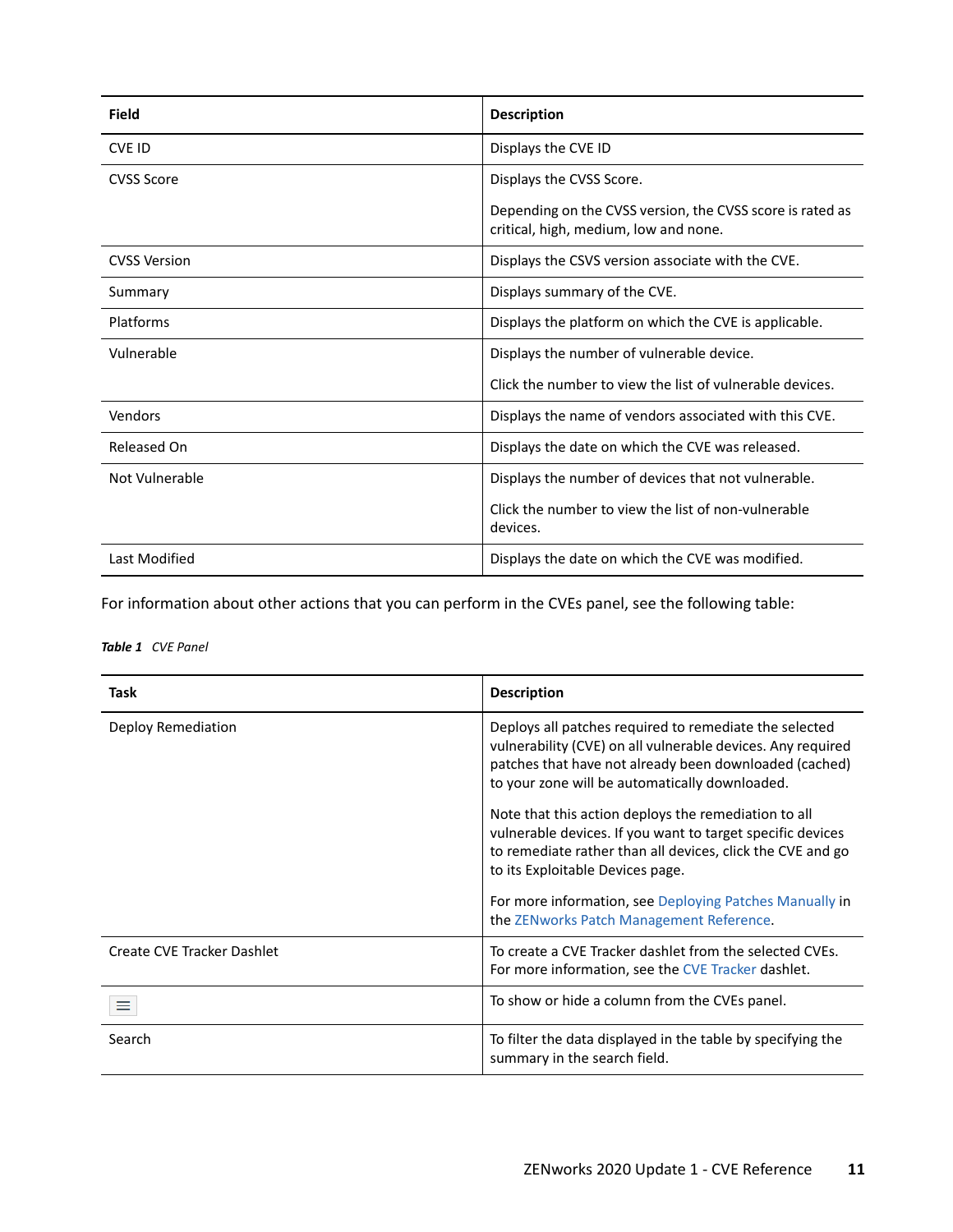#### <span id="page-11-0"></span>**Top CVEs**

The Top CVEs dashlet lets you list the top CVEs in your zone, based on their currency, number of vulnerable devices, or severity. You can select the top CVEs based on the most recently released, most number of vulnerable devices or most severe rating. When you hover over each list item, the number of vulnerable devices are displayed.

You can customize the dashlet to best fit your needs, and create multiple custom dashlets if necessary.

For example, you could create a **CVEs with Most Vulnerable Windows Devices** dashlet that orders the CVEs applicable to your Windows devices by the vulnerability count. Or, you could create a **Top Adobe CVEs by Severity** dashlet that orders applicable Adobe CVEs by their severity score.

#### **Accessing the dashlet:** In ZCC, click **Security** > **Top CVEs**.

**Modifying the Displayed Data:** To customize the data displayed in the dashlet, expand and modify the relevant sections in the filter panel. The filter includes the following options:

 **Top CVEs Based On:** To specify the criteria based on which the Top CVEs are displayed. By default, the dashlet displays the top CVEs based on the number of vulnerable devices.

The available options are:

- **Most Recently Released:** To display the top CVEs based on the most recently released or updated date.
- **Number of Vulnerable Devices:** To display the top CVEs based on the most number of vulnerable devices.
- **Most Severe:** To display the top CVEs based on the highest severity rating.
- **Device Folders:** To select the required device folders. Select **Include Subfolders** to include all folders within the selected folders.
- **Device Groups:** To select the required device groups.
- **Device Type:** To select the required type of devices. The available options are Servers and Workstations.
- **Platforms:** To select the device platforms. The available options are Windows, Linux and Mac.
- **Vulnerability Status:** To select CVEs with vulnerable devices. By default, CVEs with vulnerable devices are displayed. If required, you can uncheck this option to view both vulnerable and non-vulnerable devices.
- **Vendor:** To select a vendor whose CVEs are to be displayed.
- **Severity:** Depending on the criticality of a CVE, CVSS assigns a severity to each CVE. Select the required severity. The available options are Critical, High, Medium, Low and None
- **CVE ID:** To specify the CVE ID. Use the **Contains** and **Does Not Contain** options if you only know a part of the CVE ID. The **Does Not Contain** option excludes results that match the specified text.
- **CVE Summary:** To specify the CVE summary. You can specify only a part of the summary and use the **Contains** and **Does Not Contain** options if you only know a part of the CVE summary. The **Does Not Contain** option excludes result that match the specified text.
- **Display CVE Data:** To select the time period for which you want the CVE data displayed. The options include All and Current. The Current filter displays the most recent CVE information.

If you change this filter, the Vendor filter will be reset and you need to re-apply the Vendor filter, if required.

**Execute actions from the CVEs panel:** The CVEs panel displays the CVEs that meet the criteria defined in the dashlet filter panel. You can also filter the list by searching for a particular CVE in the search panel.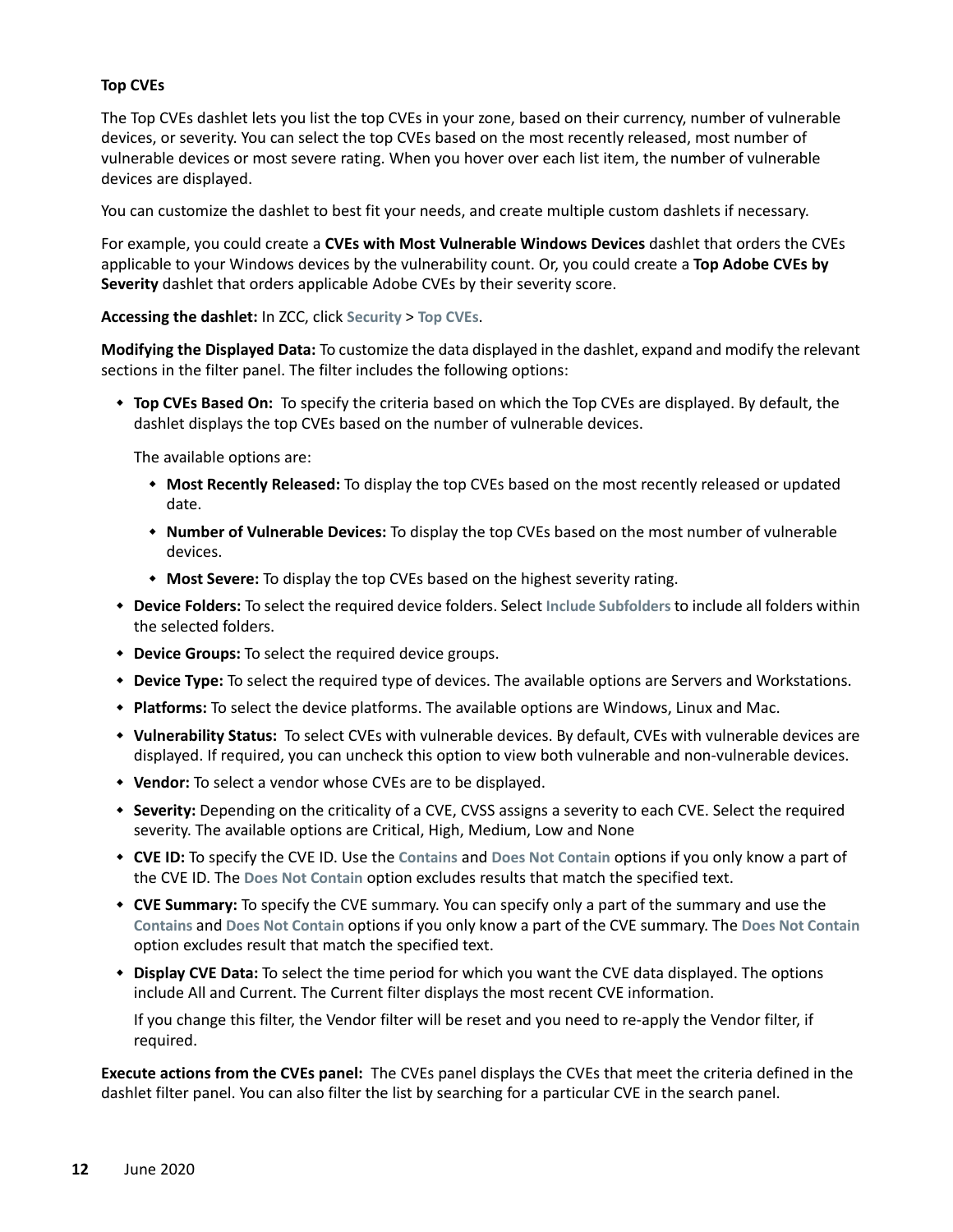Following information is displayed in the CVEs panel:

| <b>Field</b>        | <b>Description</b>                                                                                 |
|---------------------|----------------------------------------------------------------------------------------------------|
| <b>CVE ID</b>       | Displays the CVE ID                                                                                |
| <b>CVSS Score</b>   | Displays the CVSS Score.                                                                           |
|                     | Depending on the CVSS version, the CVSS score is rated as<br>critical, high, medium, low and none. |
| <b>CVSS Version</b> | Displays the CVSS version associate with the CVE.                                                  |
| Summary             | Displays summary of the CVE.                                                                       |
| Platforms           | Displays the platforms on which the CVE is applicable.                                             |
| Vulnerable          | Displays the number of vulnerable device.                                                          |
|                     | Click the number to view the list of vulnerable devices.                                           |
| Vendors             | Displays the name of vendors associated with this CVE.                                             |
| Released On         | Displays the date on which the CVE was released.                                                   |
| Not Vulnerable      | Displays the number of devices that not vulnerable.                                                |
|                     | Click the number to view the list of non vulnerable<br>devices.                                    |
| Last Modified       | Displays the date on which the CVE was modified.                                                   |

For information about other actions and options you have in the CVEs panel, see the following table:

*Table 2 CVE Panel*

| <b>Task</b>                | <b>Description</b>                                                                                                                                                                                                                |
|----------------------------|-----------------------------------------------------------------------------------------------------------------------------------------------------------------------------------------------------------------------------------|
| Deploy Remediation         | Deploys all patches required to remediate the selected<br>vulnerability (CVE) on all vulnerable devices. Any required<br>patches that have not already been downloaded (cached)<br>to your zone will be automatically downloaded. |
|                            | Note that this action deploys the remediation to all<br>vulnerable devices. If you want to target specific devices<br>to remediate rather than all devices, click the CVE and go<br>to its Exploitable Devices page.              |
|                            | For more information, see Deploying Patches Manually in<br>the ZENworks Patch Management Reference.                                                                                                                               |
| Create CVE Tracker Dashlet | To create a CVE Tracker dashlet from the selected CVEs.<br>For more information, see the CVE Tracker dashlet.                                                                                                                     |
| ≡                          | To show or hide a column from the CVEs panel.                                                                                                                                                                                     |
| Search                     | To filter the data displayed in the table by specifying the<br>summary in the search field.                                                                                                                                       |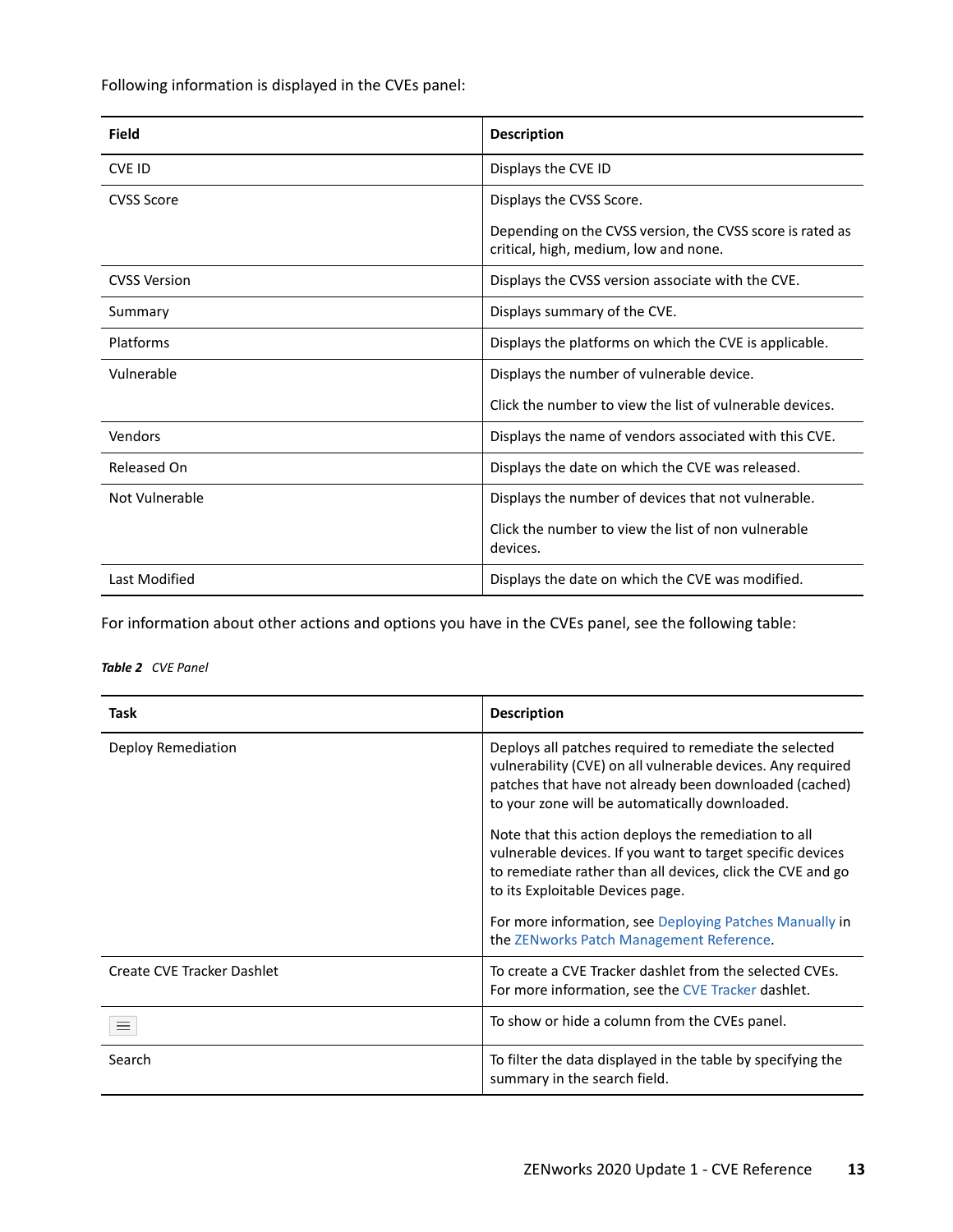#### <span id="page-13-0"></span>**CVE Tracker**

The CVE Tracker dashlet enables you to track the vulnerability of a single CVE or a group of associated CVEs available in the Management Zone. By drilling into the dashlet, you can view the current vulnerability status of devices and also view the vulnerability trend over a defined date grouping and date range.

You can customize the dashlet to best fit your needs, and create multiple custom dashlets if necessary.

For example, the BlueKeep vulnerability exposed in May 2019. By creating a tracker for BlueKeep (CVE-2019- 0708) you can identify which devices are vulnerable, initiate remediation of the devices through one-step installation of the required patches, and track the remediation results (trend) across your entire zone.

#### **Accessing the dashlet:** In ZCC, click **Security** > **Security Dashboard** > **CVE Tracker**.

By default, the CVE Tracker dashlet does not display any information, to view information in the CVE Tracker, you need to first configure the dashlet.

#### **Configuring the CVE Tracker Dashlet:** Follow these steps:

- 1. In the Configuration tab, click **Add/Remove**.
- 2. In the Select CVEs window, select the required CVEs, and then click **OK**.

In the CVE Tracker, you can select both applicable and not applicable CVEs. Applicable CVEs are those CVEs for which ZENworks has a patch. Not-applicable CVEs are those CVEs for which ZENworks does not have a patch. Using not applicable CVEs, you can setup a CVE Tracker for CVEs for which patches are not yet released. Once a CVEs patches are released and downloaded to ZENworks (during the daily subscription process), the tracker will begin to show vulnerable and not vulnerable devices.

- 3. Specify a name for the dashlet and change the tracker icon, if you want.
- 4. To view the vulnerability trend data, in the Trend Chart section, specify the following information:
	- **a. Date Grouping:** You can group the trend data based on Day, Week, Month, Quarter or Year.

The chart will not be display any data until the end of the first period of the date grouping.

Example: If you choose Year, then you will not see any Trend Chart data for a year. Hence, while creating a new tracker, ensure that you set the Date Grouping to Day so that you see the data immediately. You can modify the filter at a later time, if you want.

**b. Date Range:** After selecting the Date Grouping filter, this option enables you to select the date range for the selected date grouping.

**NOTE:** Vertica is required to retrieve the trending data. The Trend Chart fields will be enabled only when Vertica is configured. For more information, see the Vertica Database Reference in the [documentation site.](https://www.novell.com/documentation/zenworks-2020)

- 5. Click **Apply**.
- 6. To save the dashlet, click the hamburger menu, and then select Save As.

After configuring the CVE Tracker dashlet, following information is displayed:

**Vulnerability Status:** The Vulnerability Status provides the current known status about the total number of devices to which the CVE is applicable and how many of those devices are still vulnerable. When you hover on each graph element the number of vulnerable (unpatched) and not vulnerable (patched) devices are displayed.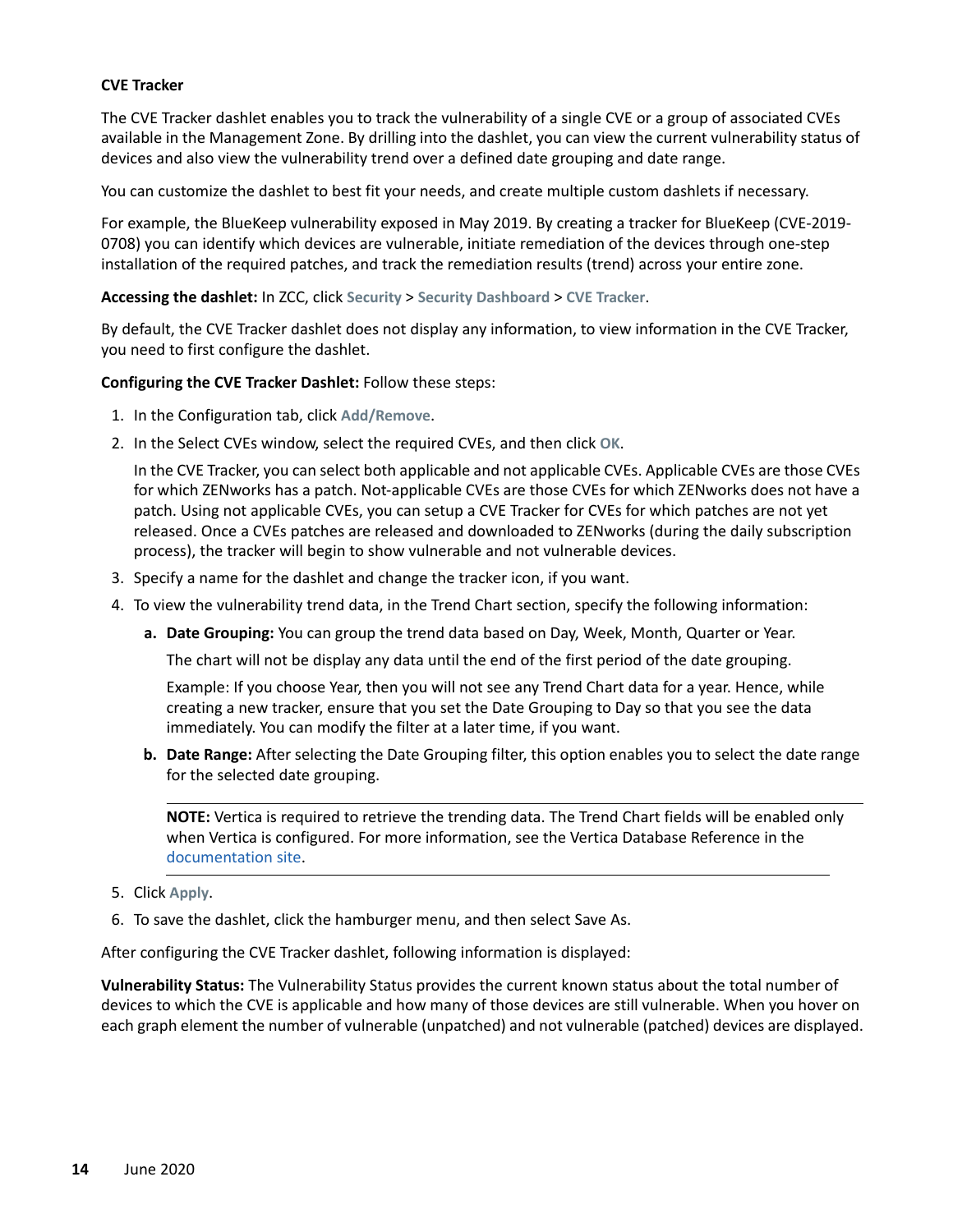The Vulnerability Status also displays an arrow that indicates the current vulnerability trend in the Management Zone. The following table describes the various scenarios and the associated status arrow:

- The green arrow pointing downwards represents the number of vulnerable devices at the current point in time is less than the number of devices at the start of the date grouping period (Day, Week, Month, Quarter, or Year).
- The red arrow pointing upwards represents the number of vulnerable devices at the current point in time is more than the number of devices at the start of the date grouping period (Day, Week, Month, Quarter, or Year).
- $\leftrightarrow$  The two-sided arrow represents the number of vulnerable devices at the current point in time is same as the number of devices at the start of the date grouping period (Day, Week, Month, Quarter, or Year).

**Vulnerability Trend:** The trend chart displays the current and historical data of selected CVEs based on the selected date grouping and date range. By analyzing this section, you can check the vulnerability trend of devices in your zone and also take necessary actions, such as Deploy Remediation, to make your zone more secure. The trend data is displayed based on the server time.

**NOTE:** If a new device is added to the zone, then the trend data for the newly added device will be displayed only after the data is retrieved from Vertica. By default, the data from Vertica will be retrieved after 12:30 PM (Server Time).

For example, if the Date Grouping is Day and the Date Range is 1 Month, then the Vulnerability Trend chart displays the trend for the last 30 days with each day represented as a point in the chart.

**NOTE:** The Vulnerability Trend chart is displayed only when Vertica is configured and enabled. For more information, see the Vertica Database Reference in the [documentation site.](https://www.novell.com/documentation/zenworks-2020)

**Execute actions from the Device Details panel:** The Device Details panel displays the devices that meet the criteria that you defined in the dashlet filter panel. You can also filter the list by searching for a device name, Operating System or folder in the search panel.

Following information is displayed in the CVEs panel: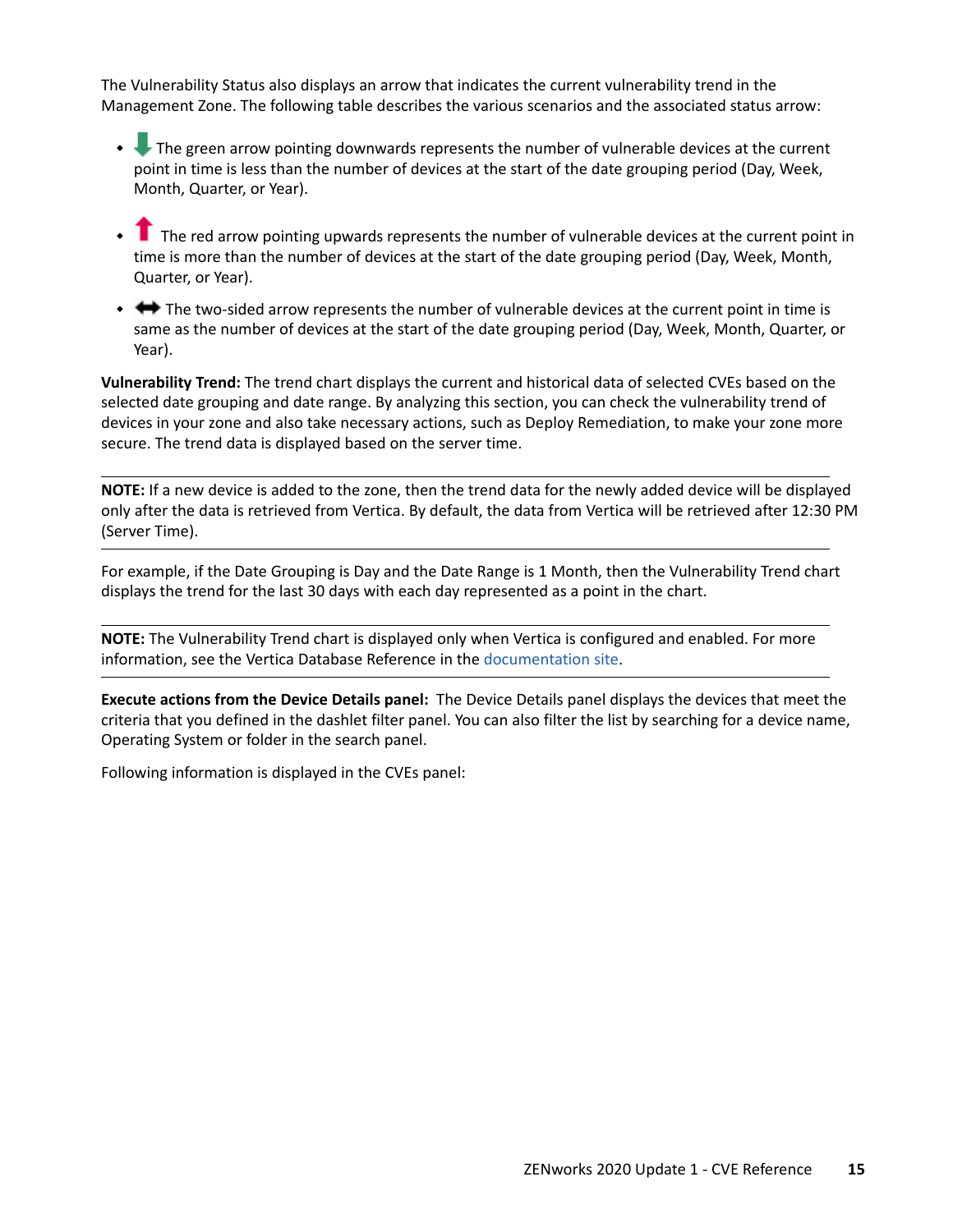| Field                            | <b>Description</b>                                                                                                                                                                                 |
|----------------------------------|----------------------------------------------------------------------------------------------------------------------------------------------------------------------------------------------------|
| Device                           | Displays name of the device.                                                                                                                                                                       |
| <b>Status</b>                    | Displays the vulnerability status of the device.                                                                                                                                                   |
| Last Vulnerability Scan          | Displays the date and time at which the Vulnerability Scan<br>was performed on the device.<br>If the device is vulnerable to any of the selected CVEs,<br>then the device is marked as vulnerable. |
| <b>Operating System</b>          | Displays operating system on which the device is<br>operating.                                                                                                                                     |
| Device Folder                    | Displays the folder path in which the device is located.                                                                                                                                           |
| <b>Remaining Vulnerabilities</b> | Displays the number of vulnerabilities that should be<br>applied on the device to make the device less vulnerable.                                                                                 |

Based on the information displayed in the Vulnerability Status and Vulnerability Trend charts, you can take the following actions:

#### *Table 3 Device Details Panel*

| Task               | <b>Description</b>                                                                                                                                                                                                                                                                                                      |
|--------------------|-------------------------------------------------------------------------------------------------------------------------------------------------------------------------------------------------------------------------------------------------------------------------------------------------------------------------|
| Deploy Remediation | Deploys all patches required to remediate the<br>vulnerability on the selected devices. Any required<br>patches that have not already been downloaded (cached)<br>to your zone will be automatically downloaded.<br>For more information, see Deploying Patches Manually in<br>the ZENworks Patch Management Reference. |
| Scan Now           | This action initiates a patch scan on the selected devices<br>in order to ensure that you have the latest vulnerability<br>status for the devices.                                                                                                                                                                      |
| Search             | The Search operates on the Device, Operating System,<br>and Device Folder fields to allow you to filter the list<br>based on the data in those fields.                                                                                                                                                                  |

#### <span id="page-15-0"></span>**Determining the Vulnerability Status of Devices**

This section provides information on how the vulnerability status of a device is determined by ZENworks.

For the vulnerability status of the device to be displayed as Not Vulnerable, each independent, applicable patch that fixes a CVE must be applied to the device. Hence, if the applied patch supersedes a previous patch that remediates the CVE, the device vulnerability status is determined as Not Vulnerable. After any applicable patch in the patch supersedence chain is applied, the device will no longer be vulnerable because of the new patches in that patch supersedence chain.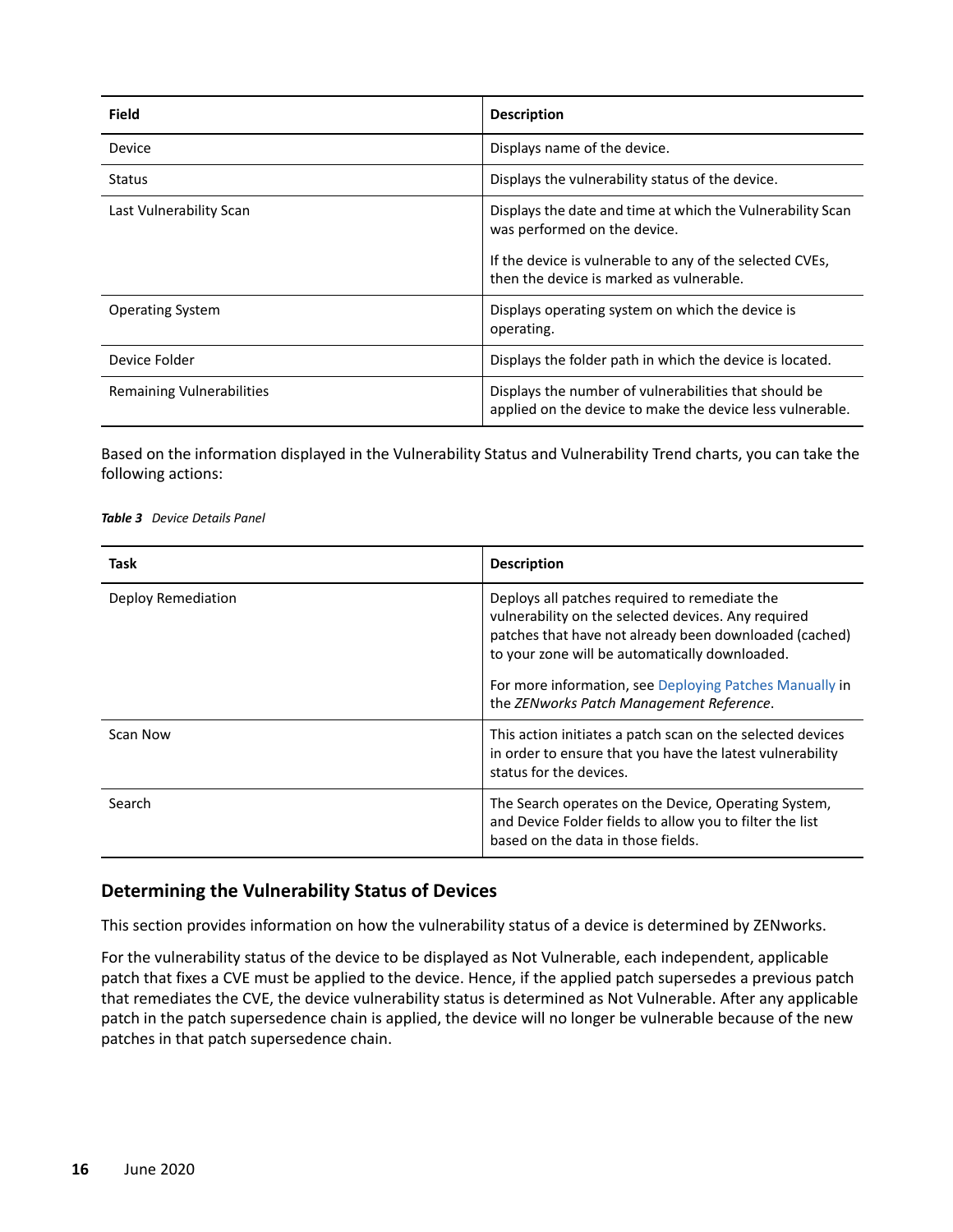However, if another applicable patch, which is not a part of the patch supersedence chain fixes the CVE, ZENworks cannot determine if that patch fixes the same issues addressed in the patch supersedence chain or if the patch is from another vendor and fixes another issue that is required to remediate the CVE. Hence, in such a scenario, the vulnerability status of the device is identified as Vulnerable, until all independent, applicable patches (or patch supersedence chains) are applied to the device. The diagram below provides a scenario that explain how the vulnerability status is identified.

**NOTE:** Vulnerability status is determined based on applicable patches. Non-applicable patches are not considered while determining the device vulnerability status.



# <span id="page-16-0"></span>**Managing CVEs**

In ZENworks you can configure settings to schedule the regular cleanup of CVE and Patch data based on certain criteria. To configure the cleanup schedule:

- **1** In ZCC, click **Configuration** > **Security** > **CVE and Patch Cleanup**.
- **2** In the CVE and Patch Cleanup page specify the following details:
	- CVE Cleanup: Specify the number of years after which the CVE data (unmodified CVEs) and the historical trend data stored for the CVEs are deleted from ZENworks.

By default, the value is configured as 5 years. Hence, CVEs that have not been modified for 5 years, along with the historical CVE trend data of 5 years are deleted from ZENworks. To delete the CVE data and the CVE trend data sooner or later than the default 5 years, you can specify the required value in the Delete CVE data after field. The CVE Cleanup will be performed during the next subscription run.